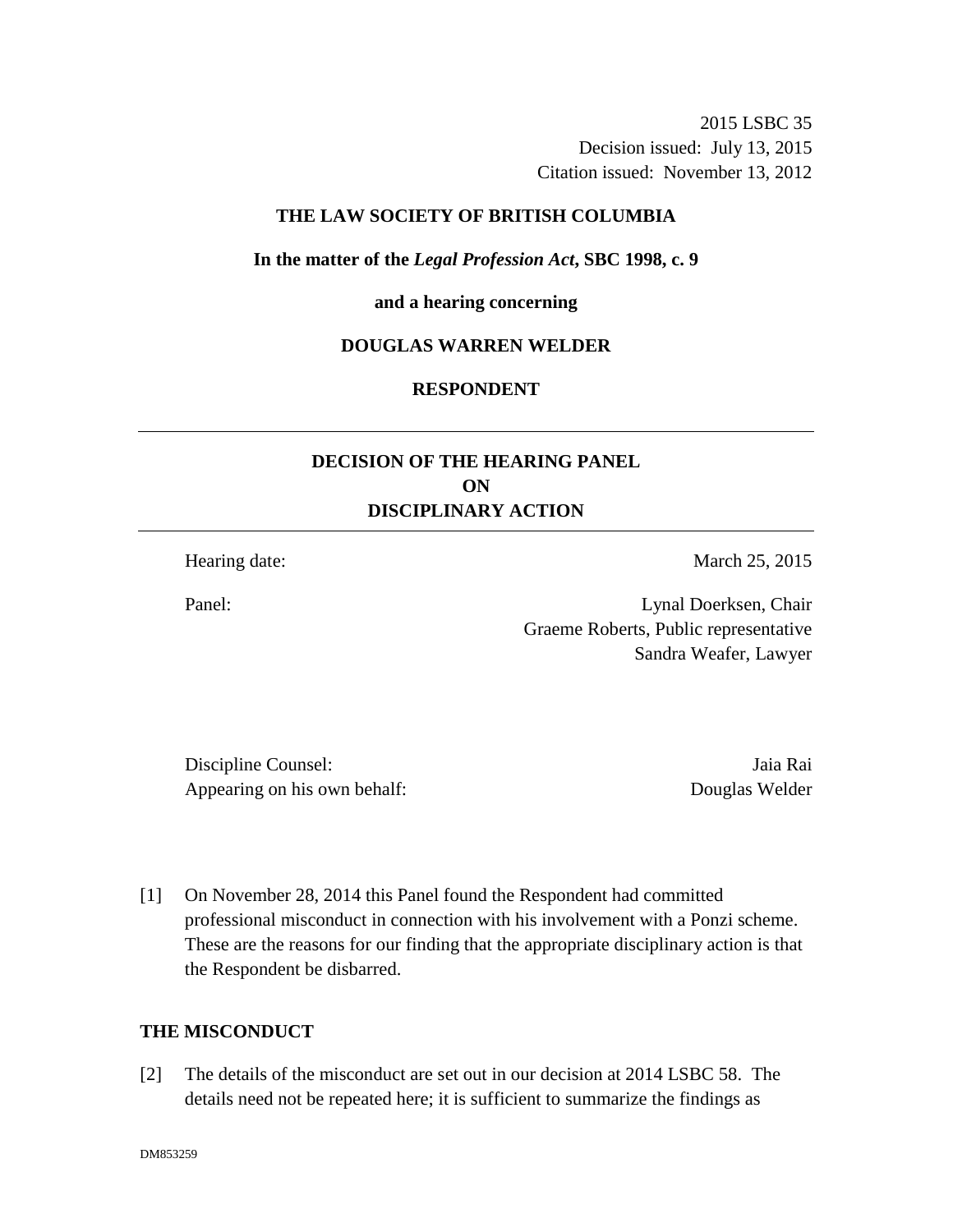follows: The Respondent was acting for a company, International Fiduciary Corporation ("IFC"). IFC was being investigated by the BC Securities Commission ("BCSC"), and on November 1, 2006 the BCSC issued a cease trading order ("CTO") prohibiting further investments in the IFC. The evidence established that the Respondent knew of the CTO, even to the extent of opening a file on November 7, 2006 for one of the principals of IFC and identifying the matter as "BCSC Cease Trade Order." Between that date and November 28, 2006, the Respondent received monies from seven different individuals, families or corporations. The Respondent took these monies into his trust account and either transferred the monies to IFC or another person or company in violation of the CTO, or failed to return the monies to the investors and failed to account to the investors. Further, The Respondent did not advise these investors that he was not protecting their interests, as required by Chapter 4 of the *Professional Conduct Handbook* in effect at the time.

## **POSITION OF THE PARTIES**

- [3] Discipline counsel takes the position that disbarment is the only sanction that is appropriate in this case given the nature of the misconduct and the Respondent's significant professional conduct record. She further argued that a finding of ungovernability should be made on the basis that the Respondent is combative and unrestrained by professional norms. Her position is that his professional conduct record shows a pattern of failures to abide by his professional obligations, with his explanations often being that he has failed to understand or appreciate those obligations.
- [4] The Respondent, on the other hand, accepts that his conduct is serious and deserving of significant sanction but says that neither disbarment nor a finding of ungovernability is appropriate as his past conduct has not been marked by dishonesty or by a failure to adhere to the authority of the Law Society. His position is that, as he is currently not a practising member, the appropriate sanctions are a suspension of two years, costs with 18 months to pay and appropriate conditions on any application for reinstatement in order to protect the public.

## **RELEVANT STATUTORY PROVISIONS**

[5] Having found that the Respondent committed professional misconduct, the disciplinary actions available to the Hearing Panel are governed by section 38(5) and (7) of the *Legal Profession Act* and range from reprimand to disbarment.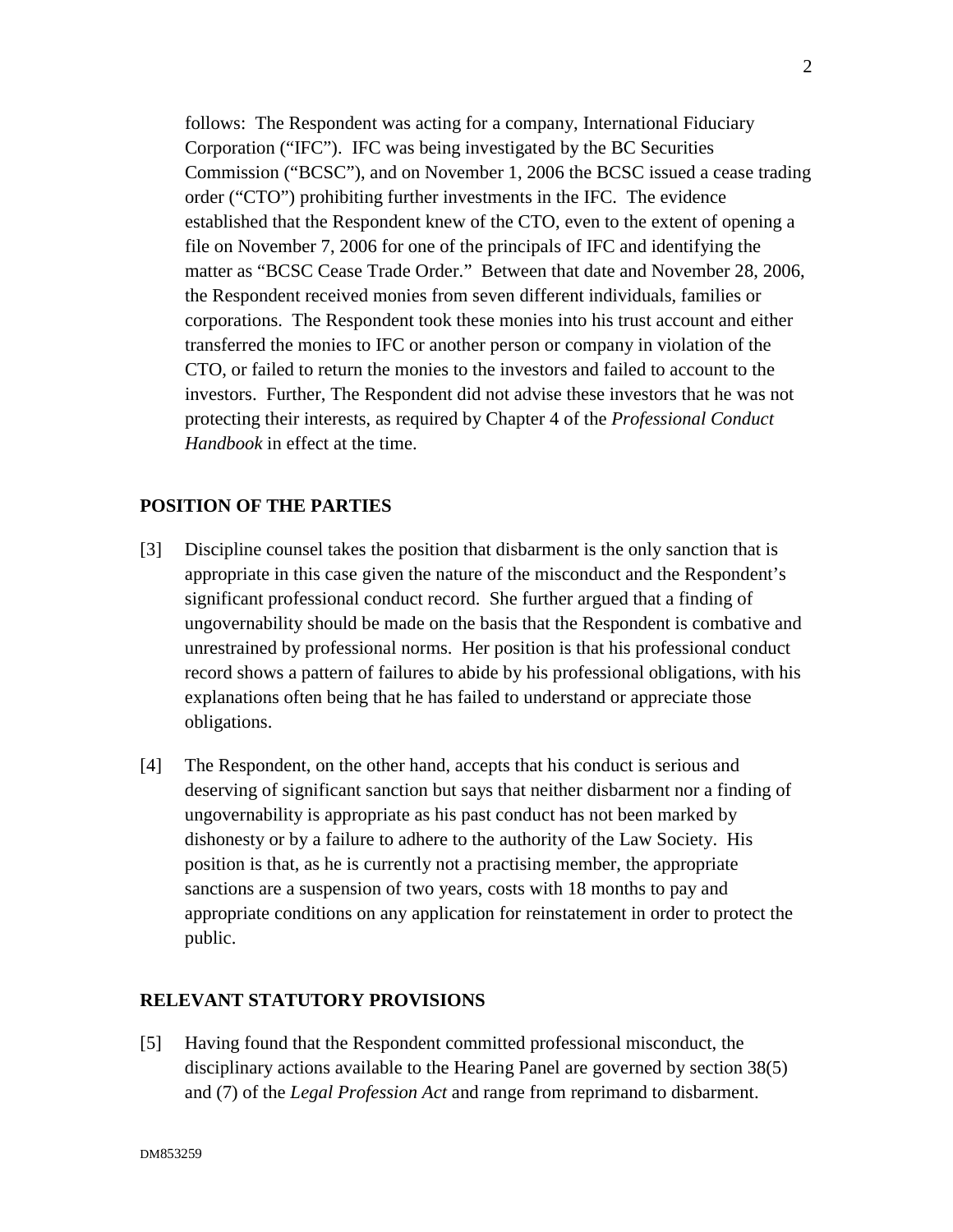Further, pursuant to Rule 4-35, the Respondent was given notice by the Law Society on December 12, 2012 that, in the event of an adverse determination, the Panel would be invited by the Law Society to make a finding of ungovernability and would seek disbarment, whether or not a finding of ungovernability was made.

[6] These reasons will address first the appropriate sanction for the Respondent, absent the ungovernability issue. They will then address whether a finding of ungovernability should be made.

## **FACTORS TO CONSIDER GENERALLY**

- [7] It is important to note that the purpose of discipline proceedings is to protect the public and to preserve public confidence in the legal profession. Although the list is not exhaustive, the case of *Law Society of BC v. Ogilvie*, [1999] LSBC 17 sets out the factors that should be considered when determining the appropriate disciplinary action for a finding of professional misconduct. These are:
	- (a) the nature and gravity of the conduct proven;
	- (b) the age and experience of the respondent;
	- (c) the previous character of the respondent, including details of prior discipline;
	- (d) the impact upon the victim;
	- (e) the advantage gained, or to be gained, by the respondent;
	- (f) the number of times the offending conduct occurred;
	- (g) whether the respondent has acknowledged the misconduct and taken steps to disclose and redress the wrong and the presence or absence of other mitigating circumstances;
	- (h) the possibility of remediating or rehabilitating the respondent;
	- (i) the impact upon the respondent of criminal or other sanctions or penalties;
	- (j) the impact of the proposed penalty on the respondent;
	- (k) the need for specific and general deterrence;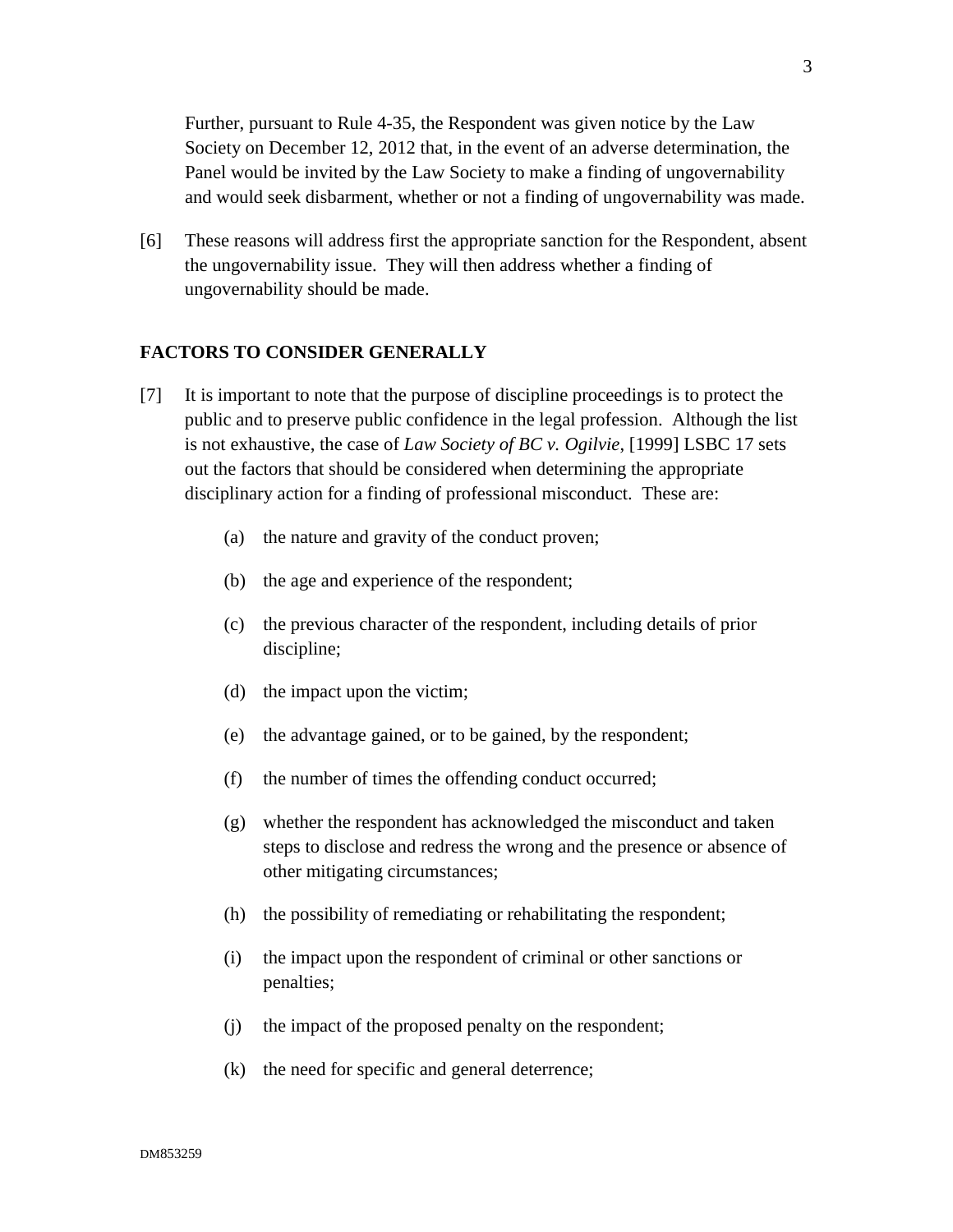- (l) the need to ensure the public's confidence in the integrity of the profession; and
- (m) the range of penalties imposed in similar cases.
- [8] Not every factor will come into play in every case. However, in every case the primary consideration will be the protection of the public. As was stated in *Law Society of BC v. Lessing*, 2013 LSBC 29, at par. 61, this consideration is wider than simply "protecting the public from lawyers who might, for instance, steal monies from clients. It has a much broader meaning. It includes public confidence in lawyers generally." In this case, the most relevant factors for consideration are the nature and gravity of the conduct, the previous character and prior discipline record, the presence or absence of mitigating circumstances, the need for deterrence, the range of penalties in other cases, and the need to ensure public confidence in the profession. Each will be discussed in turn.

#### **Nature and gravity of the conduct**

[9] In this case, the misconduct was serious. The Respondent knew about the CTO and should have known that transferring funds to IFC was in violation of the order. This Panel found that the Respondent's conduct was a marked departure from the conduct expected of a lawyer and constitutes professional misconduct. As stated in our earlier reasons, "acting contrary to an order given by a statutory body is a very serious matter." In addition, the Respondent provided no advice to the investors that he was not protecting their interests. The total amount of money involved was over 1.5 million dollars. This conduct, absent the Respondent's significant past conduct record, would be of grave concern to the Law Society. This conduct from someone with the Respondent's record results in the sanction we have imposed in this case. The Respondent himself concedes in his written submissions that his actions, or lack of actions had "serious repercussions to those that deposited funds into my trust account."

### **Professional Conduct Record**

[10] In this case, we need to consider not only the seriousness of the Respondent's conduct, but also his extensive conduct record. This dates back to 1991. His conduct was summarized most recently in a decision of a hearing panel dated April 30, 2014 and indexed as 2014 LSBC 20. We can do no better than to repeat that summary here: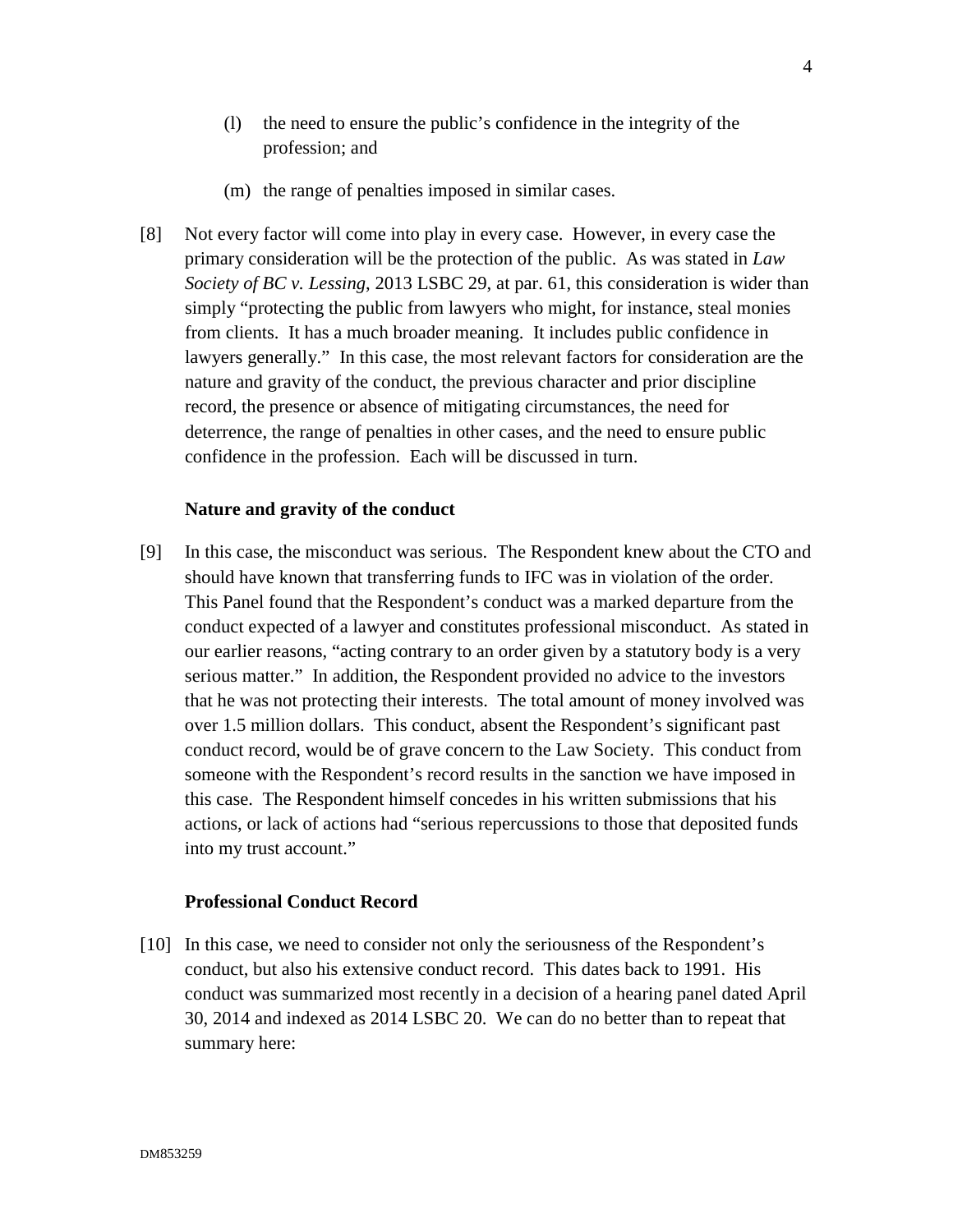[12] The whole of the Respondent's professional conduct record was before the Panel and referred to by the parties in their submissions. It includes six conduct reviews, six citations and a practice standards referral over the period of 1991 to date. We have summarized portions of the record in chronological order below:

a. *Conduct Review #1 - July 3, 1992* – This conduct review concerned the Respondent's failure to recognize a conflict in acting on both sides of a real estate conveyance in 1989. In its report to the Standing Discipline Committee, the conduct review subcommittee noted:

> The Subcommittee believes that Mr. Welder now understands what constitutes a conflict of interest and what is required of him if a conflict occurs.

Result: On that basis and on the Respondent's assurance that neither he nor his firm would act on both sides of conveyance in the future, the Subcommittee recommended that no further action be taken.

b. *Citation #1 - February 16, 1994* – The Respondent made a conditional admission to professional misconduct in making unfounded allegations against another member.

Result: Admission endorsed on record.

c. *Conduct Review #2 – September 11, 1995* – This conduct review arose from citation #1, two allegations of which were referred to a conduct review subcommittee. On its review, the subcommittee expressed its view that "this problem [between the Respondent and the other lawyer] has arisen from a failure to prevent the prior conflict between clients from affecting relations between counsel." It urged the Respondent to "do his best to de-escalate this matter and to end it on a reasonable and professional basis …"

Result: No further action.

d. *Conduct Review #3 – November 5, 1998* – This conduct review concerned the Respondent's failure to administer an estate in a timely manner. The subcommittee ultimately held that the Respondent's management of the file did not amount to "clear incompetence" and, with "some hesitation", recommended that no further action be taken.

However, it also reported as follows: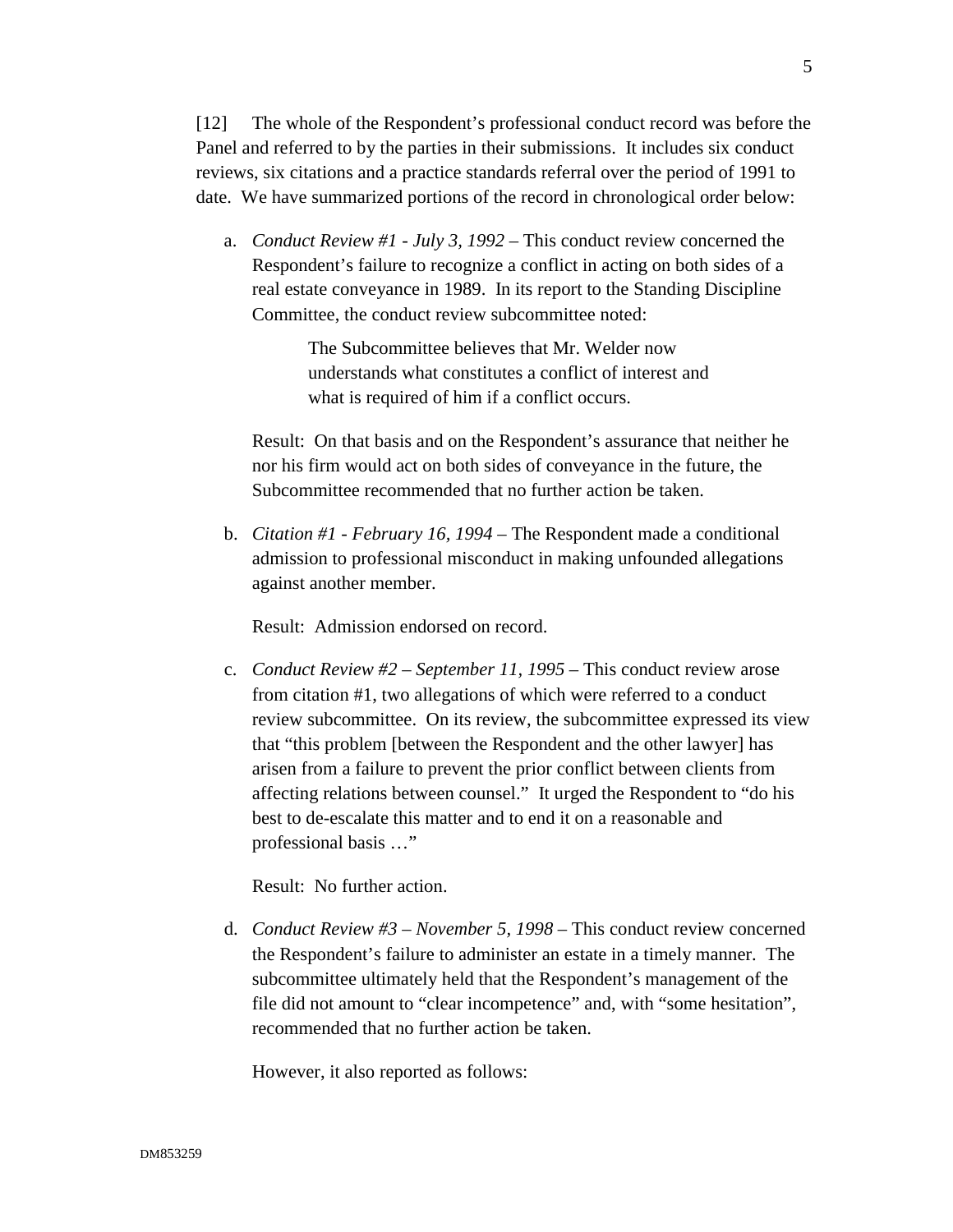Mr. Welder's response to the complaint did not bring any credit on himself. He took the occasion to attack [the beneficiary/complainant] but with respect to the substance of the claim, did not dispute the delay …

And further that:

It should be pointed out that the Subcommittee did not accept the suggestions or allegations of [the Respondent] that [the beneficiary/complainant] and some of the other beneficiaries were uncooperative or in any way acted in an improper way. Indeed, the Subcommittee felt that the beneficiaries were more than patient.

Result: No further action.

e. *Citation #2 - December, 1998* – The Respondent was cited for professional misconduct in respect of his attempt to overturn an order of the Court of Appeal by a motion to the Supreme Court of Canada without giving notice to opposing counsel and having made misrepresentations to opposing counsel. On his conditional admission of misconduct, the hearing panel noted in its written decision:

> The allegations set forth in the citation are serious. That characterization is accepted by both the Respondent and the Law Society. They amount to conspiracy to defraud, they contain acts that amount to misleading, and other actions that may be considered sharp practice. It is clear that the Respondent's conduct falls below that which is to be expected from a member of the Law Society of this Province.

Result: 60 day suspension and costs.

f. *Citation #3 - October 22, 2001* – The Respondent was cited for and admitted his professional misconduct in failing to report unsatisfied judgments to the Law Society and in failing to collect and remit PST and GST. The panel noted the co-operation of the Respondent in reaching an Agreed Statement of Facts with the Law Society and his voluntary advice to the Law Society of an additional judgment when he became aware of the Rule to report judgments.

Result: Fine of \$2,500, reprimand and the imposition of financial reporting conditions.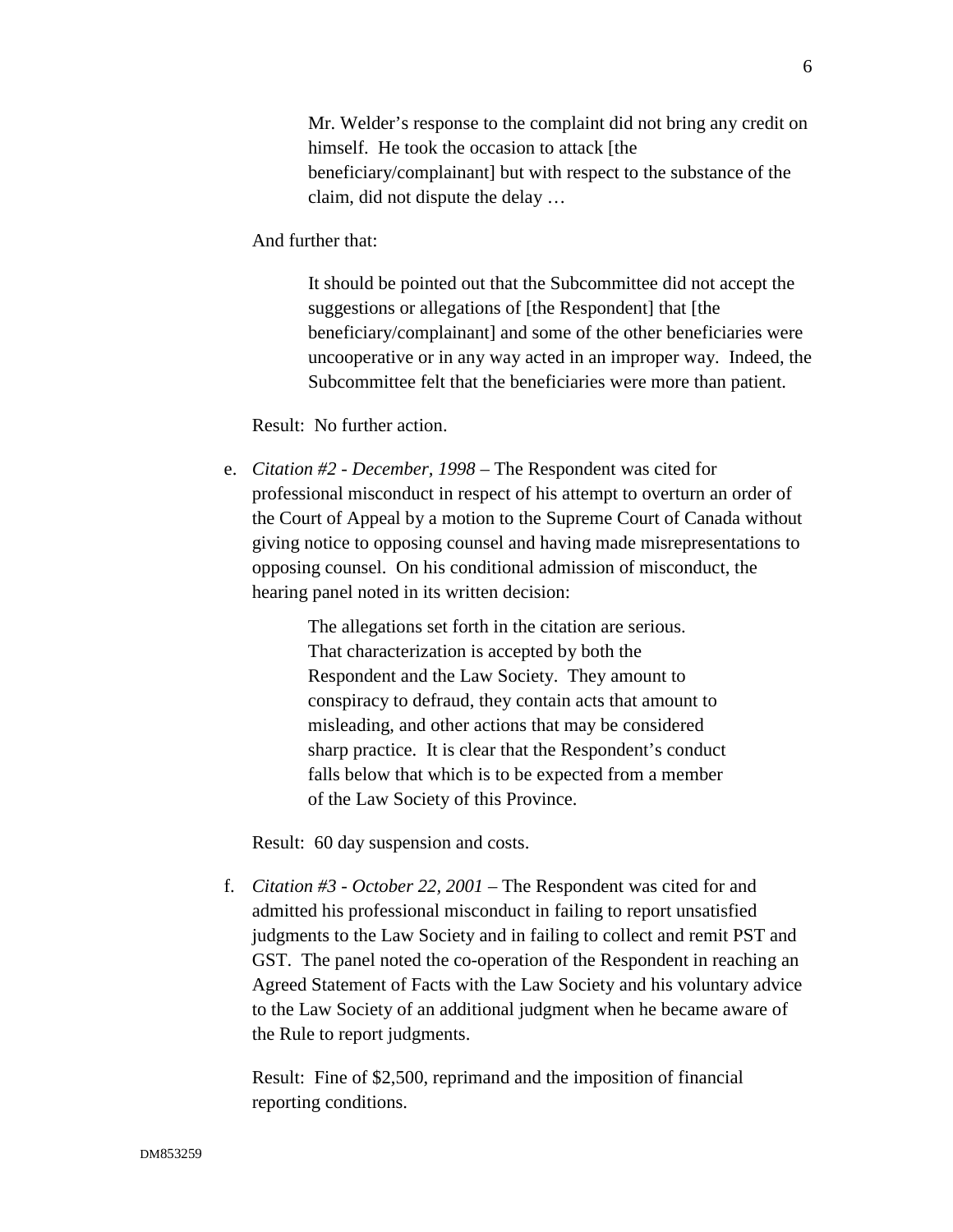g. *Citation #4 – February 9, 2005* – The Respondent was cited for failing to remit funds collected for GST, PST and source deductions. An Agreed Statement of Facts was filed in which the Respondent acknowledged that he did the acts alleged, and that in so doing, "professionally misconducted himself." The hearing panel imposed a one-year suspension with a condition to provide monthly proof of full compliance with tax remittance required, and to fully cooperate with discipline committee's request for information.

On review, the Benchers reduced the suspension to three months, holding that the panel erred in not taking into consideration mitigating factors in favour of the Respondent as follows:

- (a) The Applicant acknowledged his misconduct. This is evidenced by the admissions in the Agreed Statement of Facts and the fact that he honestly disclosed the non-remittance of funds. This is a significant mitigating factor as it is evidence that there is hope for the rehabilitation of the Applicant;
- (b) The impact of the penalty upon the member: in the hearing before this Panel, the Applicant submitted that the one-year suspension would be such a blow to his practice that it was not likely that he could ever regain sufficient momentum to practise successfully again. We agree that a consequence this harsh is unwarranted by the offence itself, and that such an outcome is a likely result of such a suspension.
- h. *Practice Standards Referral June 2005* The Practice Standards Committee initiated a review of the Respondent's practice. The evidence does not disclose the basis for this referral to practice standards. However, the record reflects that recommendations were made, a compliance report was satisfied and the file closed.
- i. *Conduct Review #4 2007* The Respondent failed to comply with ongoing financial reporting requirements undertaken by him as a condition of a stay pending review of the suspension ordered by the hearing panel in citation #3 in 2005. On September 6, 2007, a Conduct Review Subcommittee met with him, and he admitted that he had not abided by the terms of the undertaking he had given. The subcommittee reported:
	- [17] Although clearly Mr. Welder was in breach of the undertaking, the consequences there from were mitigated by the fact that Mr.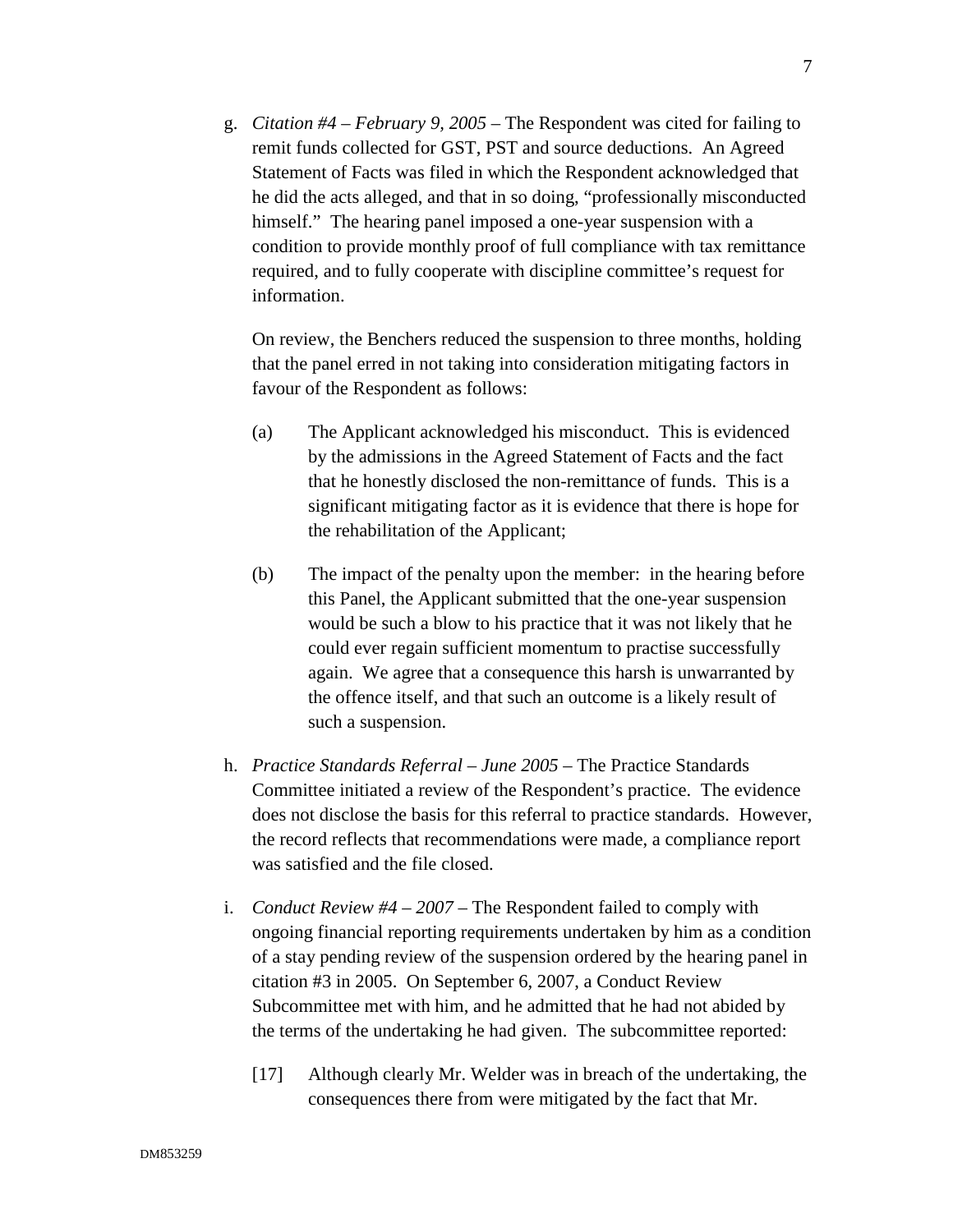Welder had, in fact, made the payments on time as required, but through inadvertence he had failed to provide the proper notice of such payments. When it was brought to his attention he immediately complied. Mr. Welder has an extensive history with the Law Society, including 41 complaints going back to at least 1987.

[18] The Subcommittee was at a loss as to why this matter was referred to the Subcommittee. However, upon reviewing Rule 4-9 and the options available to the Subcommittee, it was felt that nothing would be gained from imposing any further conditions. The undertaking signed by Mr. Welder appears on the face to continue until he is relieved of the undertaking by the Discipline Committee. In addition, the penalty imposed on June 8, 2007 requires Mr. Welder to pay his taxes and remittances with further proof there from. Those requirements should be sufficient to ensure that Mr. Welder continues to make payments and provide proof of payments on a regular basis.

#### RECOMMENDATION

- [19] The Subcommittee recommends that there be no further action.
- j. *Conduct Review #5 November, 2009* The Respondent was subject of this conduct review as a result of his failure to fulfill an undertaking "arising from a complicated closing." The Conduct Review Subcommittee met with the Respondent twice. At the first meeting the Respondent "acknowledged his conduct and responses were below the norm expected of lawyers." The Subcommittee issued an interim report recommending that the Respondent "avail himself of professional psychological counselling service," meet with the counsellor "at least three times" and have the counsellor report directly to the Law Society, by way of the Subcommittee.

Having subsequently received the counsellor's report, the Subcommittee reported as follows:

> As indicated by Mr. Welder, his issues are not resolved but he is self-aware and working on matters concerning procrastination and the impact that this has had on his profession. We were impressed that Mr. Welder offered to re-attend for further voluntary counselling. This shows some insight. Mr. Welder was co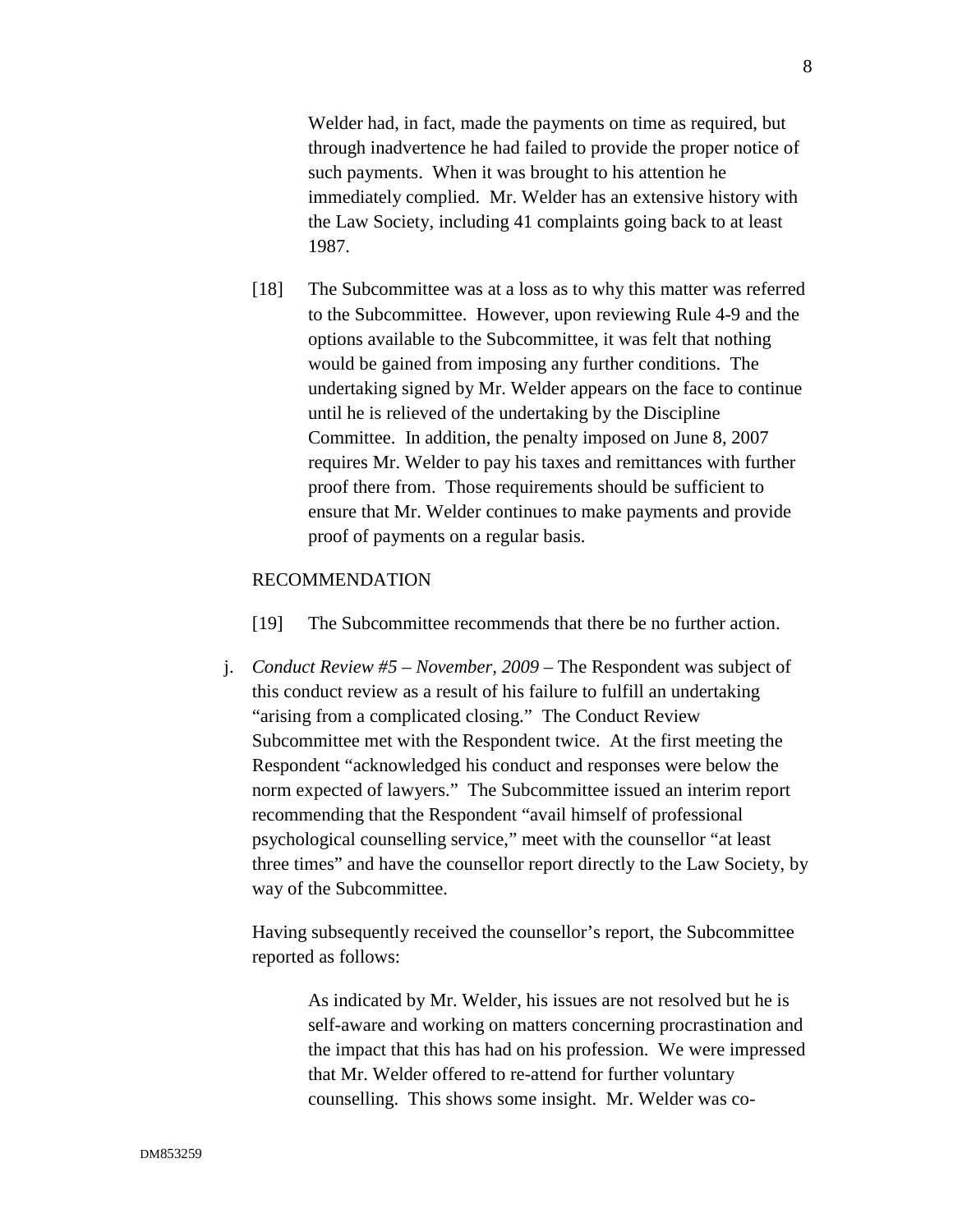operative with us and with this process. The conduct which was the subject of this report resulted from poor office procedures and procrastination. He has changed the office procedures and he is working on the procrastination. We have urged him to keep timely with all correspondence.

Therefore, given all the circumstances and commitment of Mr. Welder to continue with professional counselling, we recommend that no further action be taken.

k. *Citation #5 – August 12, 2009* – The Respondent was cited for failing to provide financial information requested by the Law Society during the course of an investigation of his practice. In finding that the Respondent committed professional misconduct, the hearing panel made the following finding:

> We pause at this point to note that the Respondent's conduct during the investigation was far from exemplary. He was not fully cooperative with Law Society staff during the field portion of the investigation. Despite his protestations to the contrary, the evidence shows that he played a "cat and mouse" game with the investigators. He testified to the effect that, while he did not attempt to obstruct the investigation, he did not believe it was his duty to assist it. He did not dispute the evidence of the Law Society staff that, in responding to follow-up requests for information, he advised Law Society staff that her requests were "not on the top of his priority list" and that he saw the additional requests as "a constant harassment." As set out in more detail above, the Respondent's written responses to questions from Law Society staff were provided well after the deadlines set by the Law Society, if they were provided at all. …

The Respondent's conduct throughout this investigation demonstrated that his intention was to provide the minimum amount of information and cooperation. ….

On Review the Benchers ordered that the Respondent pay costs of the review and remitted the issue of penalty to the hearing panel. The hearing panel stated, among other things: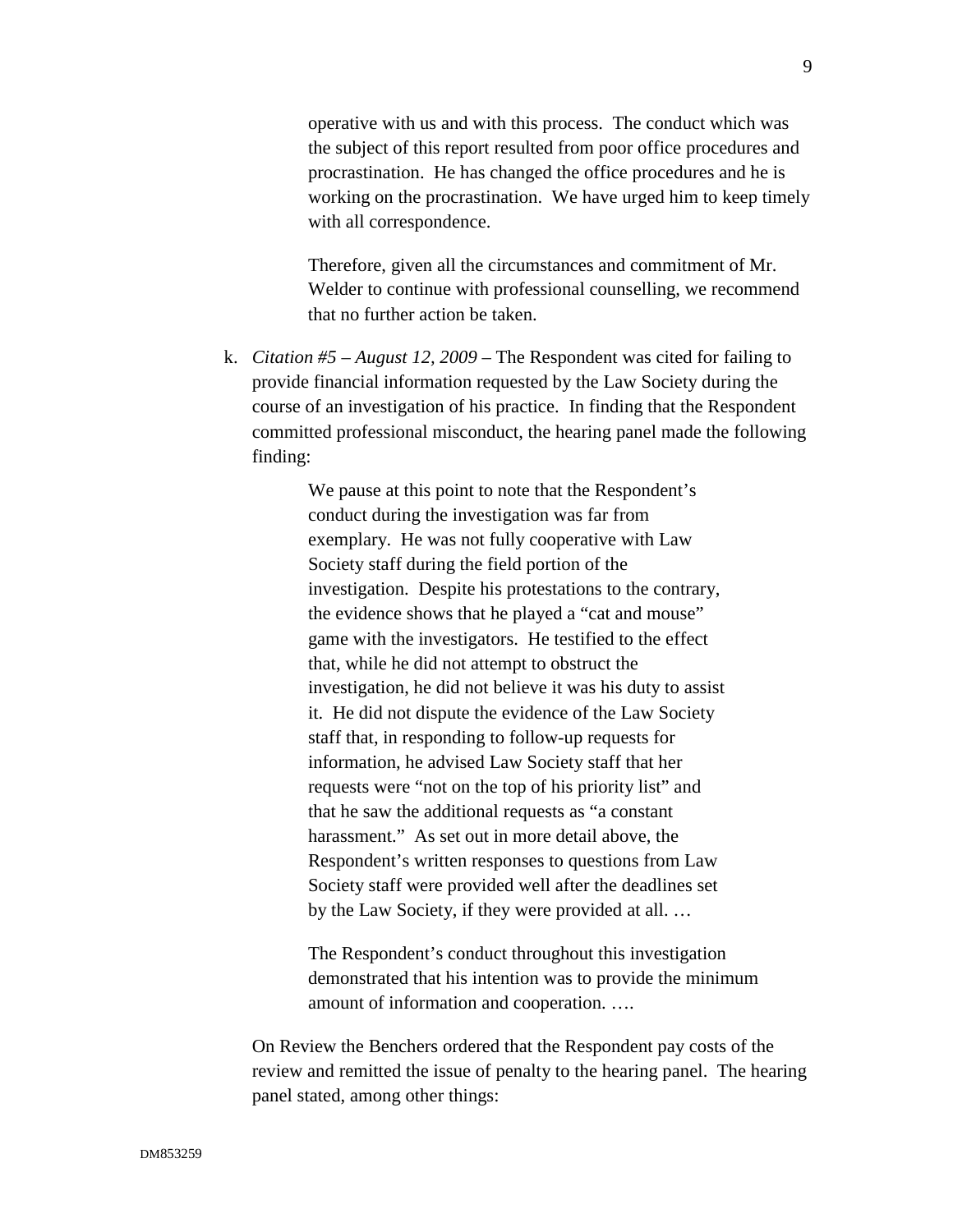The Panel considers the Respondent's conduct to be grave. His conduct, both during the audit and the later investigation, showed a deliberate and prolonged failure or refusal to cooperate with the Law Society's investigators. …

Although the Respondent has now complied with the Law Society's requests for information, his submissions regarding disciplinary action indicate that he does not believe that his conduct was serious. To that extent he has not acknowledged his own misconduct, and there are no mitigating circumstances.

Result: 45-day suspension and costs.

l. *Citation #6 – March 22, 2011* – The citation was issued for failing to report two Canada Revenue Agency's Requirements to Pay to the Law Society and for failing to comply with ongoing obligations arising out of citation #4. The hearing panel noted:

> In the case at hand, the Respondent's conduct was ongoing, repeated and occurred over a period of approximately 20 months. He failed to respond substantively to seven letters from the Law Society between February 2009 and January 2011. Indeed, his actions were obstructionist in nature. …

> The Respondent's conduct was similar concerning his failure to provide a proposal to satisfy the judgments. He had also failed to respond to staff inquiries about a proposal to satisfy the CRA judgments. He had been offered a final chance to provide a proposal in January 2011 and again failed to do so.

The pattern of misconduct, particularly when combined with an admission of a failure to comply with the provisions of an earlier Review Panel decision, strike at the ability of the Law Society to perform its core function, which is to regulate its members in the public interest.

The Respondent co-operated and made a conditional admission pursuant to Rule 4-22.

Result: Three month suspension and costs.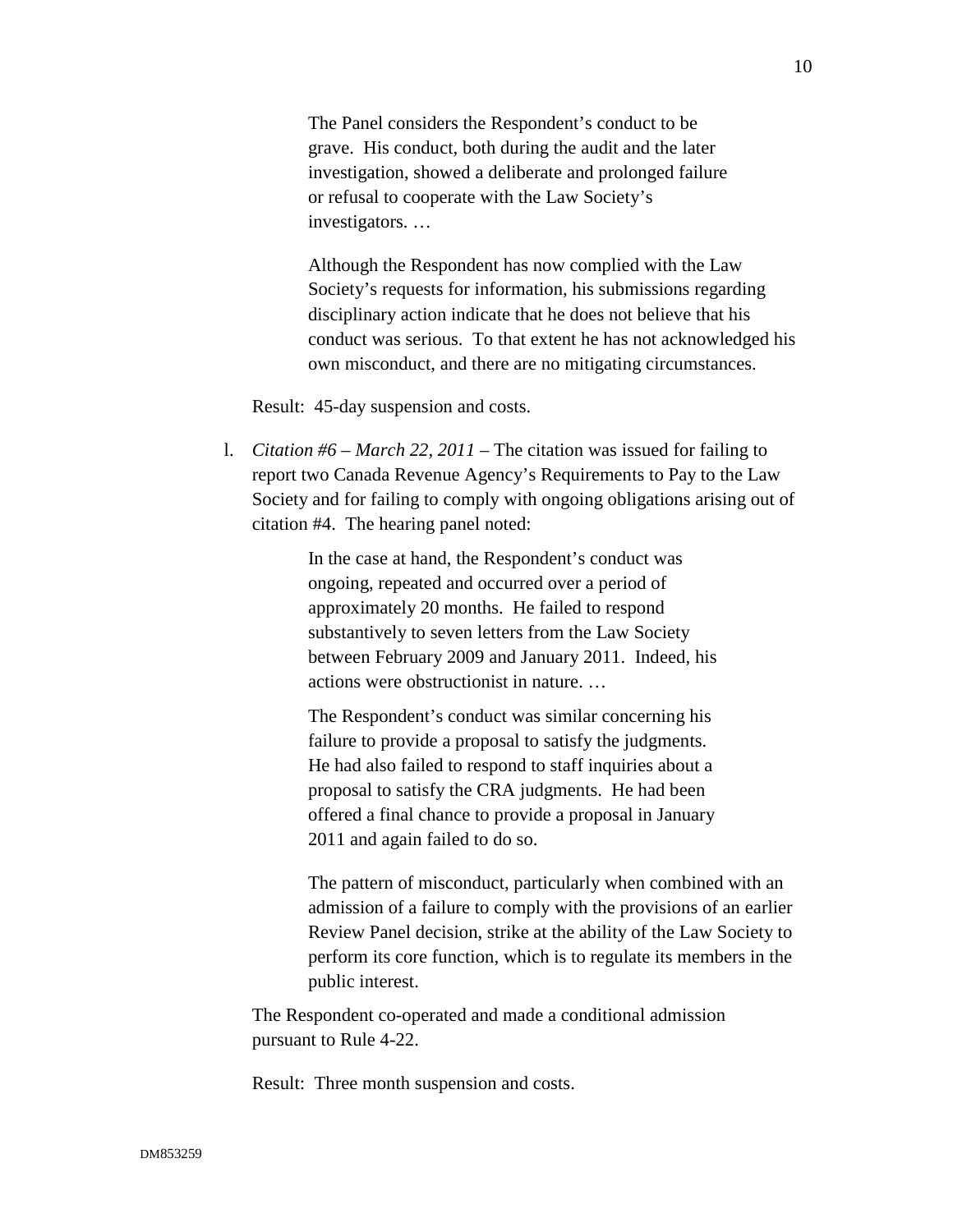m. *Conduct Review #6 – 2012* – This conduct review resulted from the Respondent's conduct in witnessing client signatures on a land transfer document and leaving it with the clients in circumstances that, to the Respondent's knowledge, would be a fraudulent preference. The client registered the transfer document, leading to unnecessary further legal costs and expense to the client. The Panel found that the Respondent lacked objectivity and needed to disassociate himself from the client's cause. The review was sufficient disciplinary action.

Result: No further action.

- [11] The April 30, 2014 decision (Citation #7) resulted from a finding of professional misconduct for acting in a conflict of interest. In that case, the Respondent was suspended for a year, certain remedial orders were made, and he was ordered to pay costs in the amount of \$13,692.
- [12] The Respondent's conduct record is, in short, abysmal. More will be said about it in the context of the ungovernability issue, but it is worthy of note that the panel in the 2014 case said of him that "this is very likely to be his last opportunity to display the sort of conduct expected of and required of all lawyers in BC." (Par. 26).

### **Presence or absence of mitigating circumstances**

[13] The Panel is at a loss to find any mitigating circumstances in this case. Although the Respondent says he has accepted our findings on Facts and Determination, that alone is not a mitigating factor. Until the decision on Facts and Determination was released, the Respondent did nothing to acknowledge his misconduct – he did not respond to the Notice to Admit prepared by the Law Society in this matter and, in fact, at the hearing on facts and determination sought to set aside his deemed admissions. As to other mitigating factors he states that, "I can only say that I did not know any of the depositors, did not encourage them to invest with IFC, I did not invest with IFC nor did I loan anyone money to allow them to invest in IFC or continue the impression that the IFC Ponzi scheme was legitimate." The mere fact that the Respondent's conduct could have been worse than it was is not in and of itself a mitigating factor.

## **Deterrence**

[14] This is certainly a case where both general and specific deterrence come into play. The Respondent accepts this but submits that a period of suspension coupled with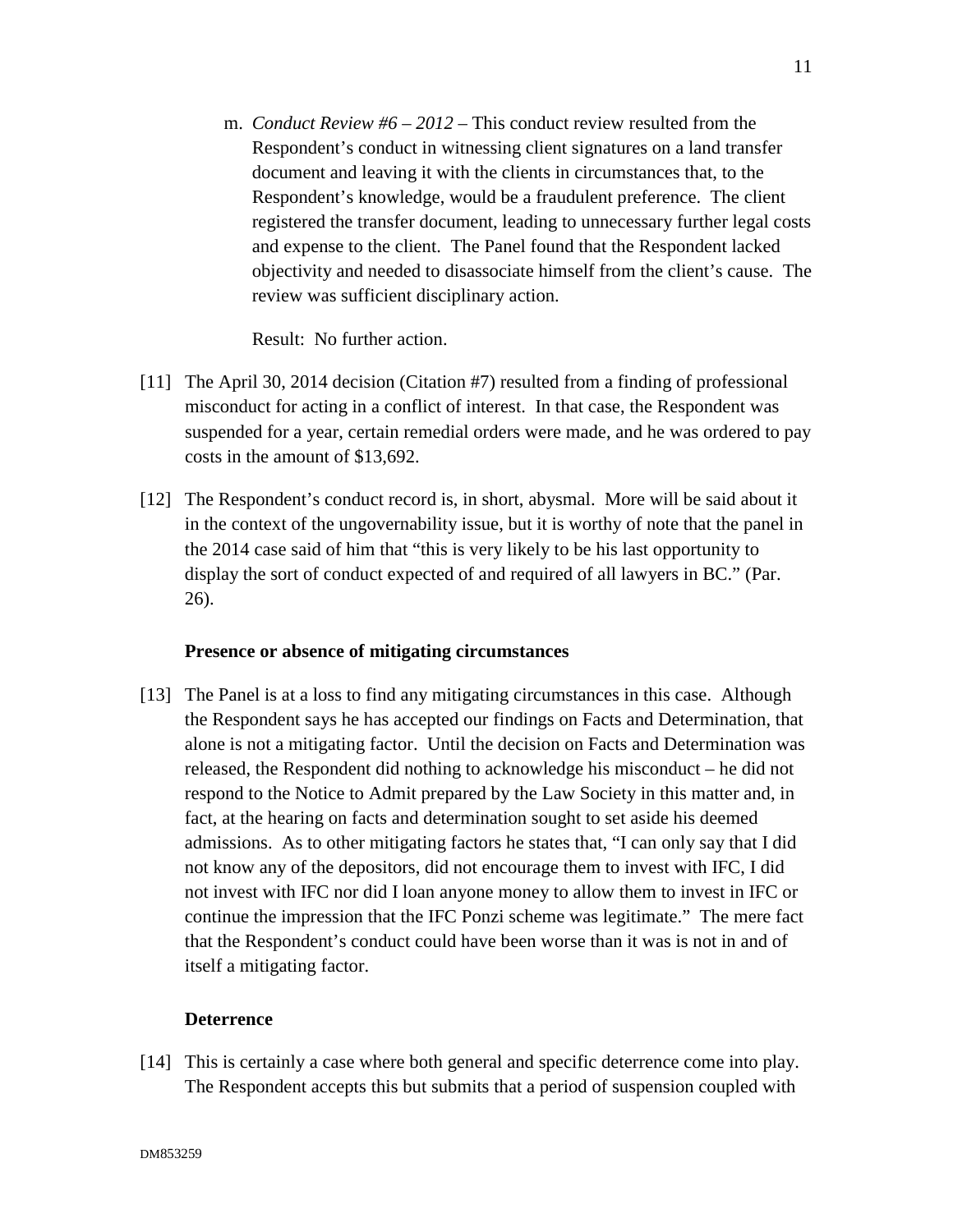remedial orders would sufficiently deal with specific deterrence. In this case, the Respondent has had numerous previous matters with the Law Society. An increasing range of penalties has not managed to deter further misconduct. Further, as the review panel stated in *Lessing* with respect to breaches of court orders, "a lawyer's failure to abide by court orders … cuts very close to the bone and requires a strong response." [par. 118]

### **Range of penalties in similar cases**

- [15] This Panel must have regard to the range of penalties in similar cases. Counsel for the Law Society referred us to a number of cases. Although none were exactly the same, they indicate a range of penalties that includes disbarment. The Respondent argues that the range of penalties for similar conduct is three months to a year, but even he concedes that a longer penalty would be appropriate due to his discipline history.
- [16] This Panel finds that the most appropriate comparator case is *Law Society of BC v. McCandless*, 2010 LSBC 09. The *McCandless* case involves the same Ponzi scheme with IFC as was in issue in this case. Although the same Ponzi scheme was involved, there is some difference in the misconduct by McCandless. In that case, McCandless engaged in conduct that was intended to give shareholders the impression that their investments were secure, and McCandless facilitated continuation of the scheme by investing his own money in the scheme. There are similarities as well. Both McCandless and the Respondent acted in a way that allowed the fraud to continue. Both failed to give investors legal advice. Both allowed their position as a lawyer to give credibility to the scheme.
- [17] The Respondent argues that the McCandless conduct was more serious in that McCandless acted in a conflict of interest by investing his own money in the scheme and McCandless knew it was a Ponzi scheme. The Law Society argues that in fact the Respondent's conduct is more serious – as Mr. McCandless did not accept funds from investors and submit them to IFC in violation of the CTO. This Panel does not need to determine whose conduct as between Mr. McCandless and the Respondent was the more serious. The Respondent's conduct was very serious and passes the threshold where disbarment is an appropriate available remedy.

#### **Public confidence in the profession**

[18] The Respondent argues that it would be sufficient in this case to impose a two-year suspension and conditions on his application for reinstatement. He acknowledges that he must spend "sometime in the woods" to reflect on what he will do next.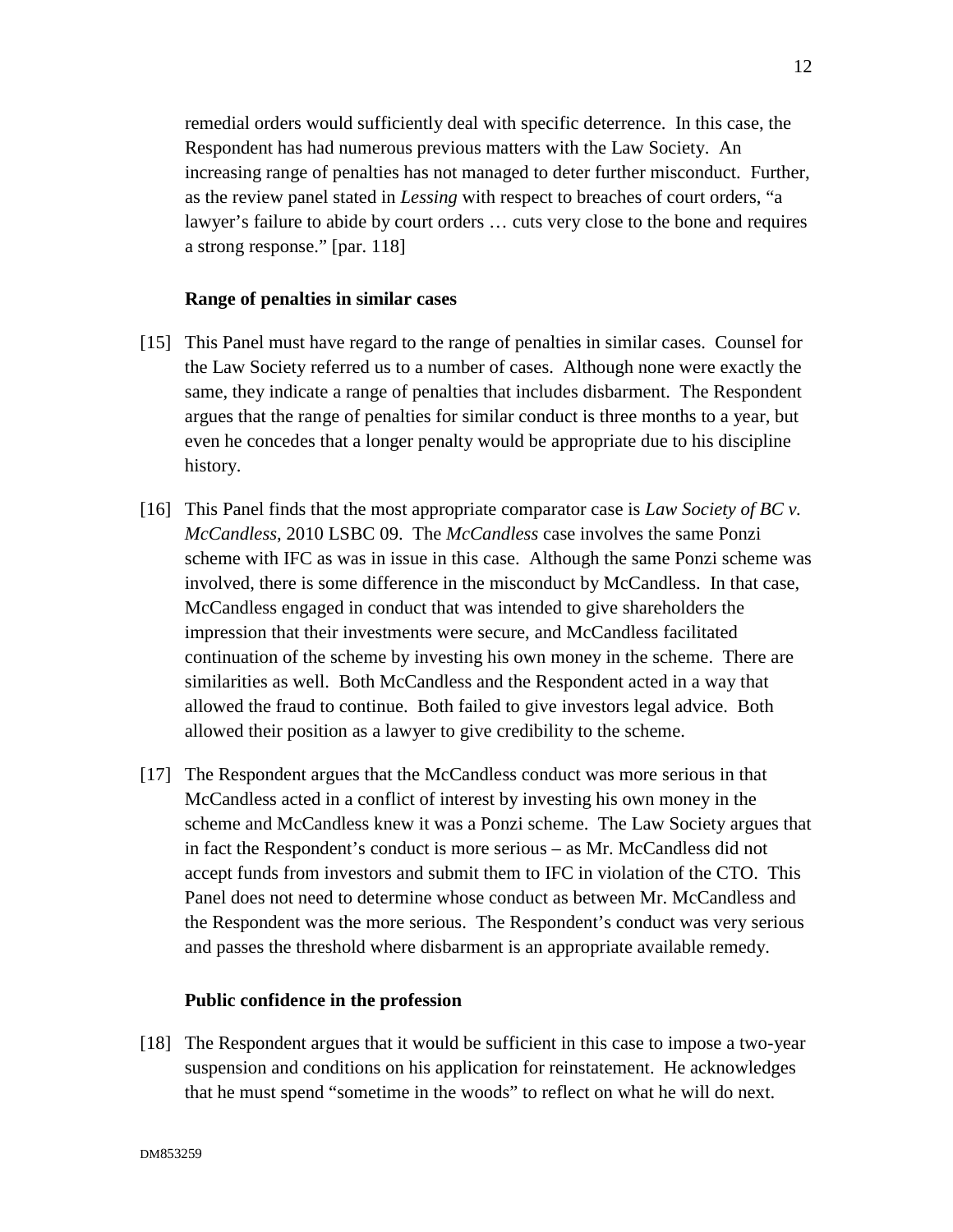However, this Panel finds that a suspension, however lengthy, will not adequately address the public's confidence in the integrity of the legal profession and in the administration of justice, including the ability of the profession to regulate itself.

[19] Notwithstanding his numerous previous dealings with the Law Society, the Respondent still failed to recognize something as basic as his obligation to abide by the terms of an order of an administrative body. By failing in his professional obligations and ignoring all of the red flags around IFC, seven separate investors invested \$1,653,425 in a Ponzi scheme. The Respondent has a significant disciplinary history – described by the panel in his most recent disciplinary finding as "singular." The only appropriate penalty for such serious conduct coupled with such a significant disciplinary record is disbarment. Public confidence in the integrity of the legal profession would be undermined by allowing anything less than disbarment in this case.

## **UNGOVERNABILITY**

- [20] Law Society counsel argues that the Respondent is ungovernable and should be disbarred regardless of this Panel's determination on penalty for the findings of professional misconduct. The Respondent submits that none of his prior findings of misconduct have involved dishonesty and that this is a requirement in order to make a finding of ungovernability.
- [21] The case of *Law Society of BC v. Hall*, 2007 LSBC 26, is instructive on the issue of ungovernability. At paragraph 27 and 28, after a review of other authorities from Ontario and Manitoba the panel stated:
	- [27] The foregoing cases suggest that the relevant factors upon which a finding of ungovernability might be made will include some or all of the following:
		- 1. A consistent and repetitive failure to respond to the Law Society's inquiries.
		- 2. An element of neglect of duties and obligations to the Law Society with respect to trust account reporting and records.
		- 3. Some element of misleading behaviour directed to a client and/or the Law Society.
		- 4. A failure or refusal to attend at the discipline hearing convened to consider the offending behaviours.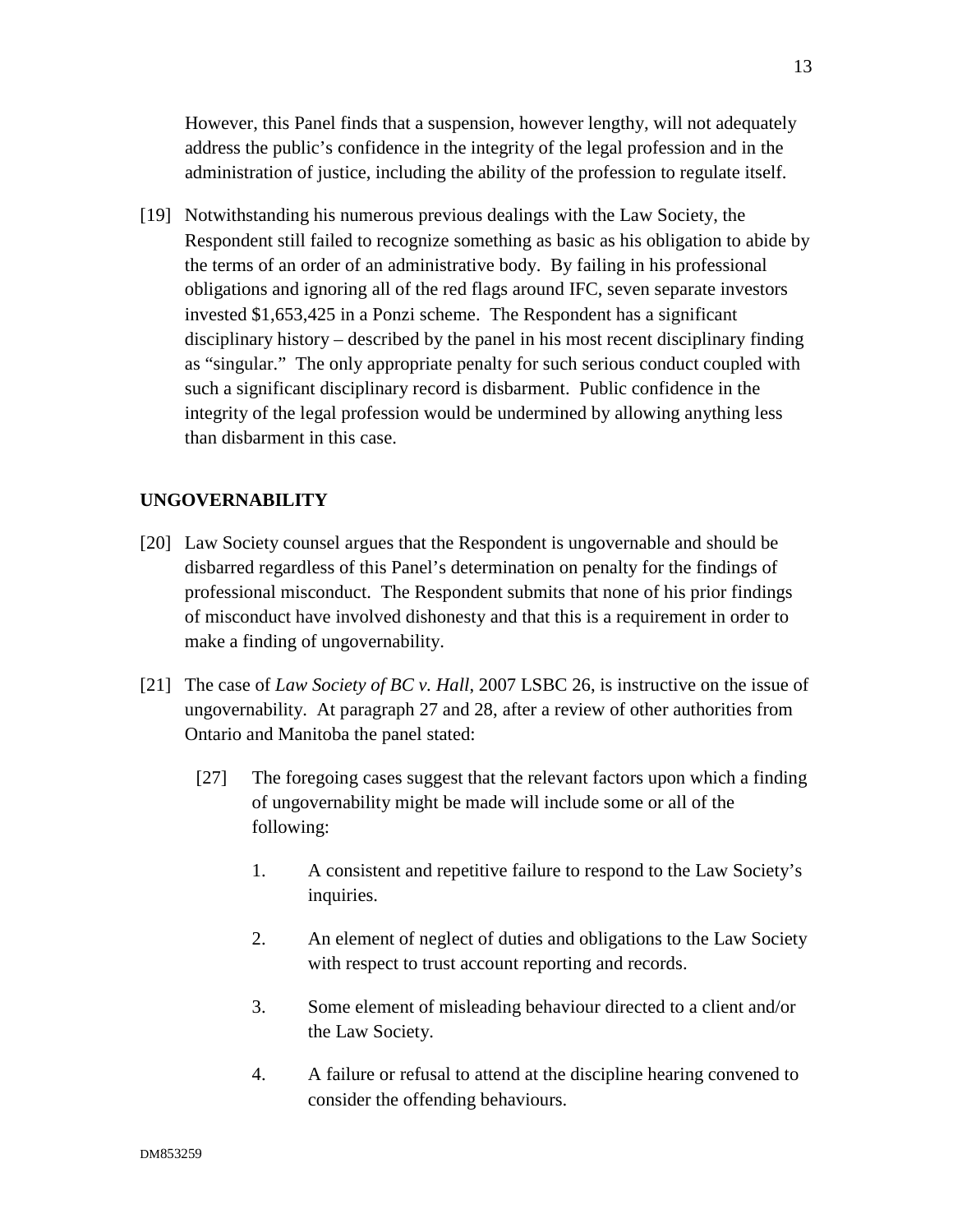- 5. A discipline history involving allegations of professional misconduct over a period of time and involving a series of different circumstances.
- 6. A history of breaches of undertaking without apparent regard for the consequences of such behaviour.
- 7. A record or history of practising law while under suspension.
- [28] It is the view of this Panel that it will not be necessary for Panels in the future to establish that all of these indicia of ungovernability are present in order to make such a finding. These indications, like the penalty guidelines found in the *Law Society of BC v. Ogilvie*, [1999] LSBC 17, will have a fact-specific impact in each separate case that is considered.
- [22] The case of *Law Society of BC v. Spears*, 2009 LSBC 28 at para. 7 states:
	- [7] It is a fundamental requirement of anyone who wishes to have the privilege of practising law that that person accept that their conduct will be governed by the Law Society and that they must respect and abide by the rules that govern their conduct. If a lawyer demonstrates that he or she is consistently unwilling or unable to fulfill these basic requirements of the privilege to practise, that lawyer can be characterized as "ungovernable" and cannot be permitted to continue to practise.
- [23] This Panel finds that, if a lawyer repeatedly conducts himself in a manner that obstructs the ability of the Law Society to govern that lawyer, then that lawyer is ungovernable.
- [24] It is noted that the issue of governability has already been considered in a prior case involving the Respondent. In *Law Society of BC v. Welder* (Citation #7, wherein the Respondent's professional conduct record was recited at paragraph 10 above) the panel had this to say about the Respondent:
	- [17] In this case, the Respondent's conduct and behaviour as evidenced by his professional conduct record appears to fall, at least generally, within several, but not all, of those indicia of ungovernability. However, in some instances, the indicia of ungovernability are mitigated by other factors not present in the cases considered by the panel in *Hall*. Of note:
		- (a) Most significantly, the findings of the hearing panels in respect to citations #5 and #6 evidence a disturbing failure to respond to Law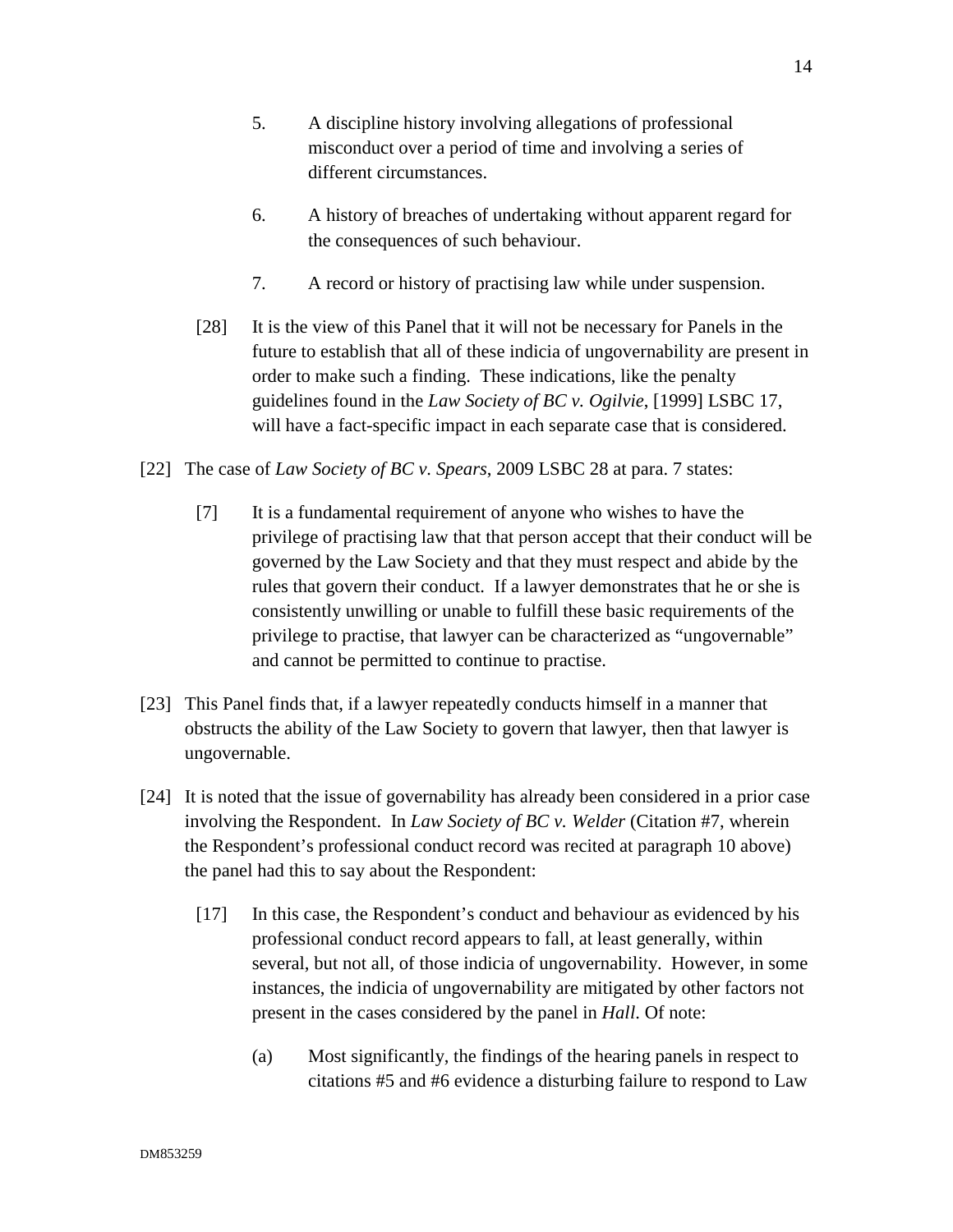Society inquiries. Citation #5 relates to inquiries relating to "bank accounts which hold or held trust or general funds";

(b) Citations #3 and #4 and conduct review #4 are evidence of "neglect of duties and obligations to the Law Society" in the Respondent's failure to report unsatisfied judgments to the Law Society and to comply with ongoing financial reporting requirements. However, in the hearings in respect of each of citations #3 and #4, the Respondent co-operated with the Law Society by agreeing to an Agreed Statement of Facts and by subsequently voluntarily advising the Law Society when he became aware of the Rule to report judgments (citation #3) and by "honestly disclos[ing] the non-remittance of funds" (citation #4).

> The breach giving rise to conduct review #4 was mitigated by the fact that the Respondent had, in fact, made the payments on time as required and immediately complied with the reporting requirements when his failure to do so was brought to his attention;

(c) The Respondent's "attack" of the complainant in conduct review #3 was similar to his treatment of his former client in this proceeding. Both may be considered evidence of "misleading behaviour" directed to a client, albeit not during the conduct of the Respondent's retainer with the client.

Citation #2 is clear evidence of "misleading behaviour" directed toward opposing counsel;

(d) Each of the six citations demonstrates a "discipline history involving allegations of professional misconduct over a period of time and involving a series of different circumstances."

> The Respondent admitted professional misconduct in respect of four of the six citations and entered into Agreed Statements of Fact in respect of three;

(e) While conduct review #5 is evidence of the Respondent's failure to fulfill an undertaking, it is the sole incident of his doing so. It does not amount to a "history of breaches of undertaking without apparent regard for the consequences of such behaviour." In respect of that matter, the Subcommittee noted that, "We were impressed that Mr. Welder offered to re-attend for further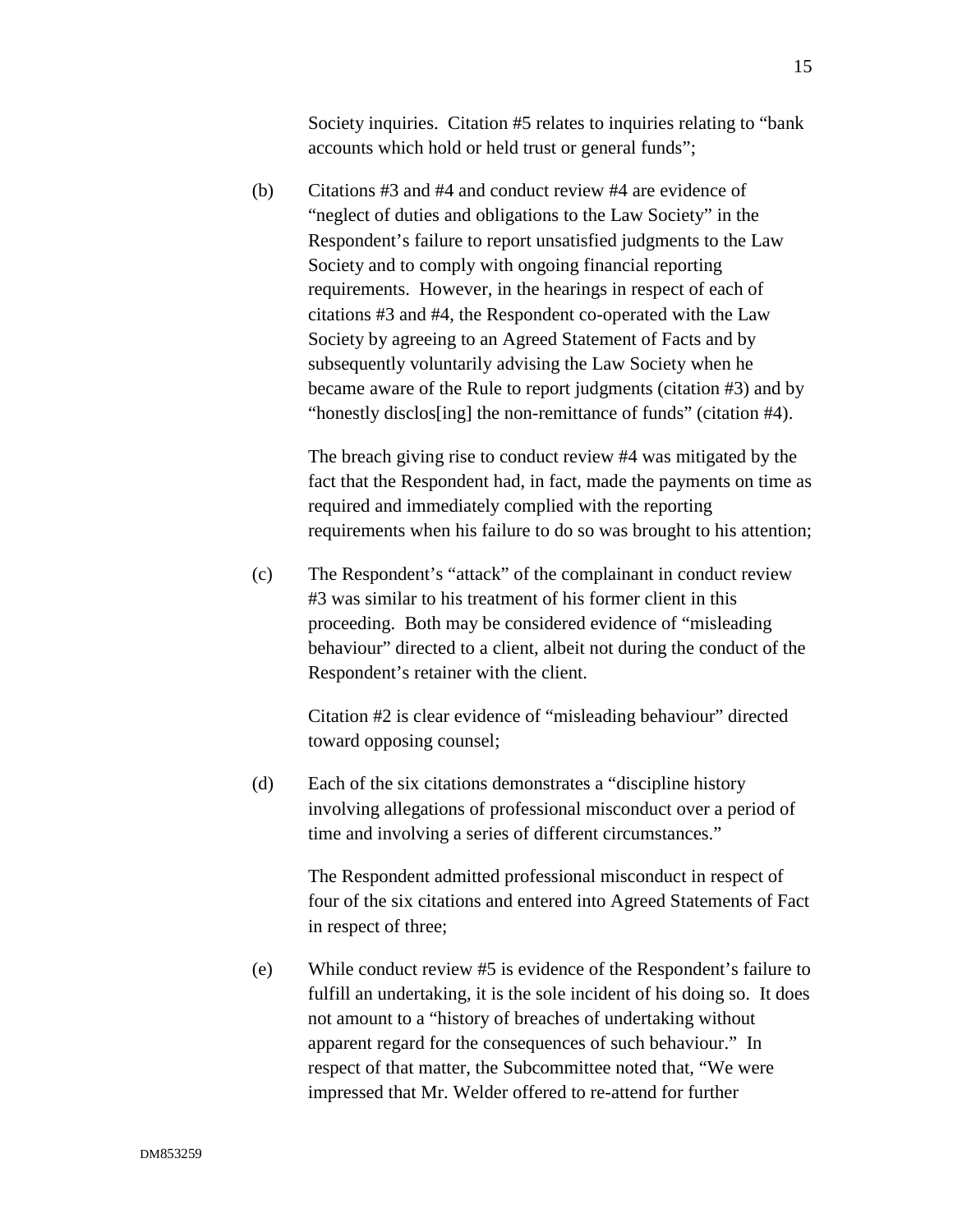voluntary counselling. This shows some insight. Mr. Welder was co-operative with us and with this process. …";

- (f) There is no refusal to attend at a discipline hearing;
- (g) There is no record of practising law while under suspension.
- [18] Without doubt, the most troubling aspect of the Respondent's professional conduct record is the conduct giving rise to citations #5 and #6 and the hearing panels' express findings in their determinations of those citations.
- [19] This Panel accepts the serious nature of that conduct as described by the panels in the passages set out in subparagraphs 12(l) and (k) above. [quoted in para. [10] of this decision] Indeed, but for other mitigating factors with respect to other aspects of the Respondent's record, it would be difficult to distinguish that conduct from the conduct described in *Law Society of Upper Canada v. Hicks*, [2005] LSDD No. 6 and *Law Society of Manitoba v. Ward*, [1996] LSDD No. 119.

[20] However, without diminishing its seriousness in any way, much of the conduct evidenced by the Respondent's conduct record is mitigated by factors that do not exist in *Hicks* or *Ward.* 

- [21] The following mitigating factors are of particular significance:
	- (a) Although the Respondent was not exonerated on each conduct review, no further action was taken in any of the six conduct reviews and the one practice standards review that comprise part of the conduct record;
	- (b) The Respondent's acknowledgments and admissions of improper conduct in respect of several of the matters set out in the record (conduct review #1, citation #1, citation #2, citation #3, citation #4, conduct review #4, conduct review #5 and citation #6);
	- (c) The Respondent's noted co-operation with the Law Society in numerous of the matters set out in the record (citation #3, conduct review #3 and conduct review #4); and
	- (d) An indication in 2008 of "underlying psychological issues impinging on the Respondent's ability to practise in a reasonable and professional manner" and, more significantly, his voluntary attendance at counselling to address those issues.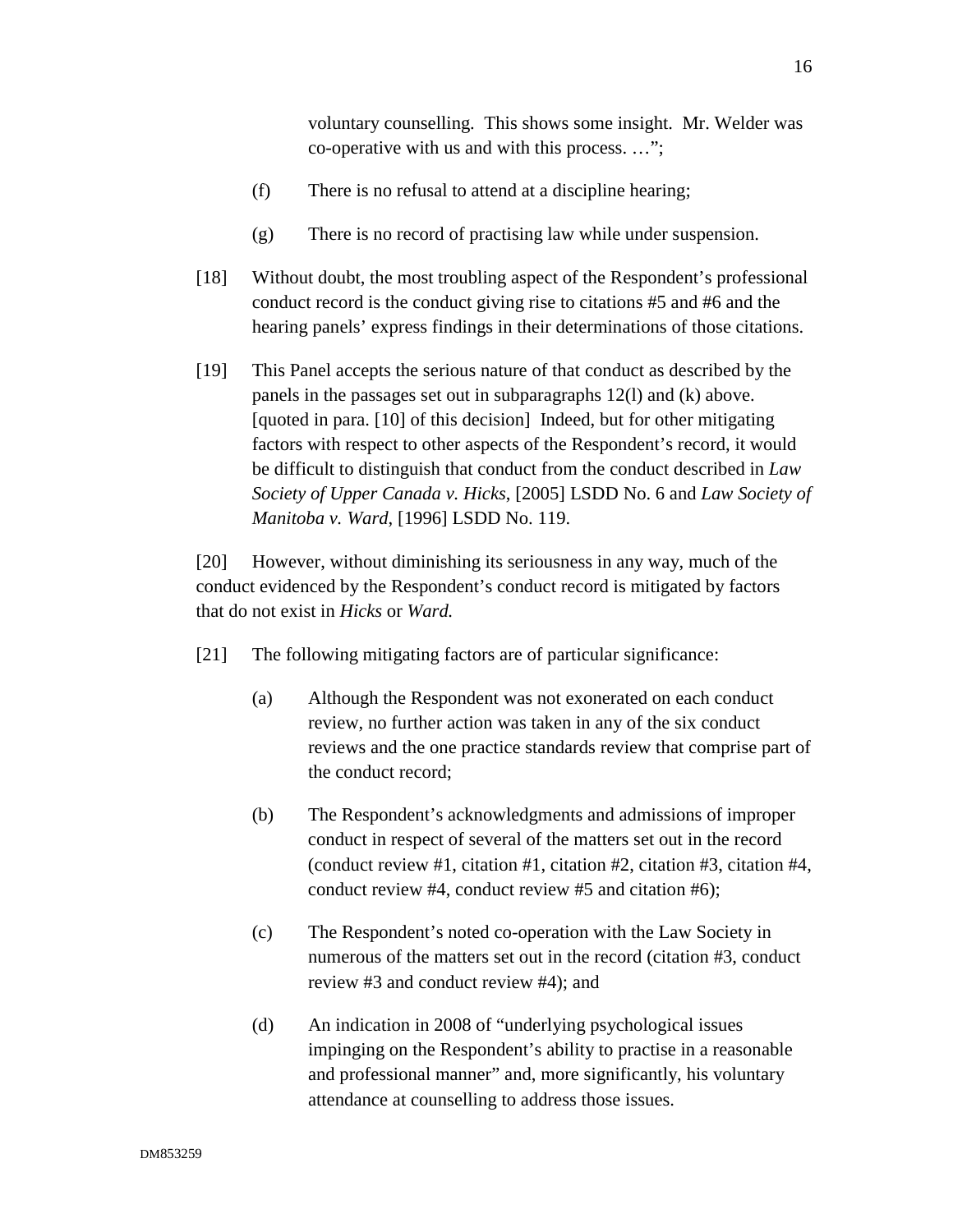- [22] In our view, those factors offer some indication that, in the language of *Spears* (supra), the Respondent is not "consistently unwilling" to be governed by the Law Society.
- [23] On the basis of those mitigating factors, this Panel has, with great hesitation, come to the conclusion the Respondent's conduct falls just short of the conduct of the respondents in *Hicks* and *Ward* and does not warrant a finding that the Respondent is ungovernable.
- [24] We stress, however, that that conclusion is based on this Panel's application of the particular circumstances of this case. The Panel reiterates the decision of the panel in *Hall* that it will be for every panel to determine the appropriate treatment of the indicia of governability "including their usefulness in the discipline process and the manner, if at all, that they will be applied."
- [25] We, too, do not intend to foreclose the possibility that finding of ungovernability can be made for less, or more, serious conduct or for less lengthy conduct records.
- [26] Furthermore, although this Panel recognizes that it cannot predetermine any future findings, nor does it purport to, we would impart the same caution to the Respondent as did the Panel in *Spears*: that this is very likely to be his last opportunity to display the sort of conduct expected of and required of all lawyers in BC.
- [25] Of note is the fact that the conduct we are concerned with occurred in 2006 and 2007 and thus occurred prior to the matter dealt with by this prior panel. We will not speculate as to what this prior panel would have done if this matter were before them. This Panel also notes that the words of the prior panel, that this is likely his "last chance," do not mean this Panel must find the Respondent ungovernable.
- [26] This Panel adopts the findings of the prior panel as set out above with one exception: we do not agree that, because there was no further action taken after any of the six conduct reviews of the Respondent, this is a mitigating factor. In this Panel's view, at best, this is a lack of a further aggravating factor but not a mitigating factor. However, there are further aggravating factors to consider.
- [27] First, the Respondent advises that this matter is dated and this should be taken into consideration on assessing the penalty. Without examining why this matter took so long to reach this stage, we find that this is a factor that, in the Respondent's case, works against him on the issue of ungovernability. The delay has given the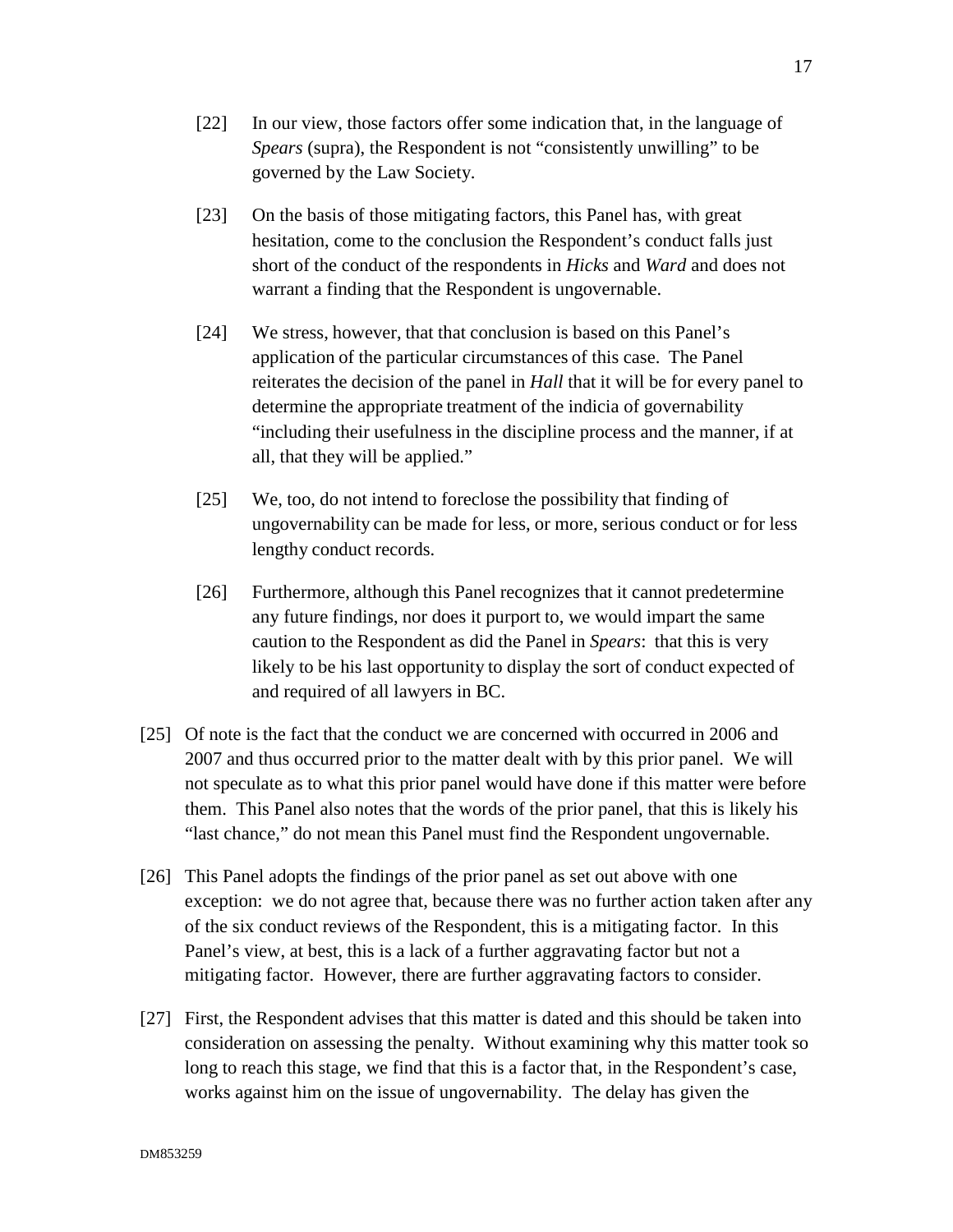Respondent a considerable period of time since this incident occurred to show that he has learned from his past mistakes and reformed himself. If the Respondent had a spotless professional record since this incident, the Respondent could argue that this indicates he has truly reformed and deserving of a less severe penalty. Unfortunately, the Respondent has acquired two further conduct reviews and three further citations.

- [28] Second, the Respondent has repeated previous mistakes. Conduct review #1 and citation #7 concern the Respondent acting in a conflict of interest. Citation #3 and #4 both concern the Respondent failing to remit funds collected for GST and PST. Citation #3 and #6 concern the Respondent's failure to notify the Law Society of judgments rendered against him.
- [29] Third, the seriousness of the Respondent's actions and responses with respect to the Law Society have escalated and show an unwillingness to comply with basic requirements of the Law Society. This is seen in the investigation into this matter and the Respondent's inability or unwillingness to co-operate with the Law Society investigators. This resulted in citation #5; the panel described his actions as "a deliberate and prolonged failure or refusal to cooperate with the Law Society's investigators." In citation #6 the panel found the Respondent had failed to respond substantively to seven letters from the Law Society and that "his actions were obstructionist in nature."
- [30] This obstructionist pattern of behaviour displayed itself in the hearing of this matter. At the commencement of this hearing the Respondent applied for an adjournment. Although there is nothing improper about asking for an adjournment, the manner and reasons for the adjournment do matter. Our reasons for denying the adjournment and several other applications made by the Respondent are set out at 2014 LSBC 53. Our comments in the concluding paragraph are apt:
	- [45] The Respondent knew full well the consequences of not responding to the Law Society's correspondence, and we agree with the Law Society's submission on this point: the Respondent "lay in the weeds" and hoped to delay this hearing with his woefully late application. The myriad requests by the Respondent upon the start of this hearing appear to be nothing short of an attempt to create a "smokescreen" that would be difficult to see through and therefore require of this Panel an adjournment. To grant an adjournment at this stage of the hearing on the basis put forward by the Respondent would undermine the purpose of the "Notice to Admit" and bring discredit to this hearing process. As stated at the beginning of these